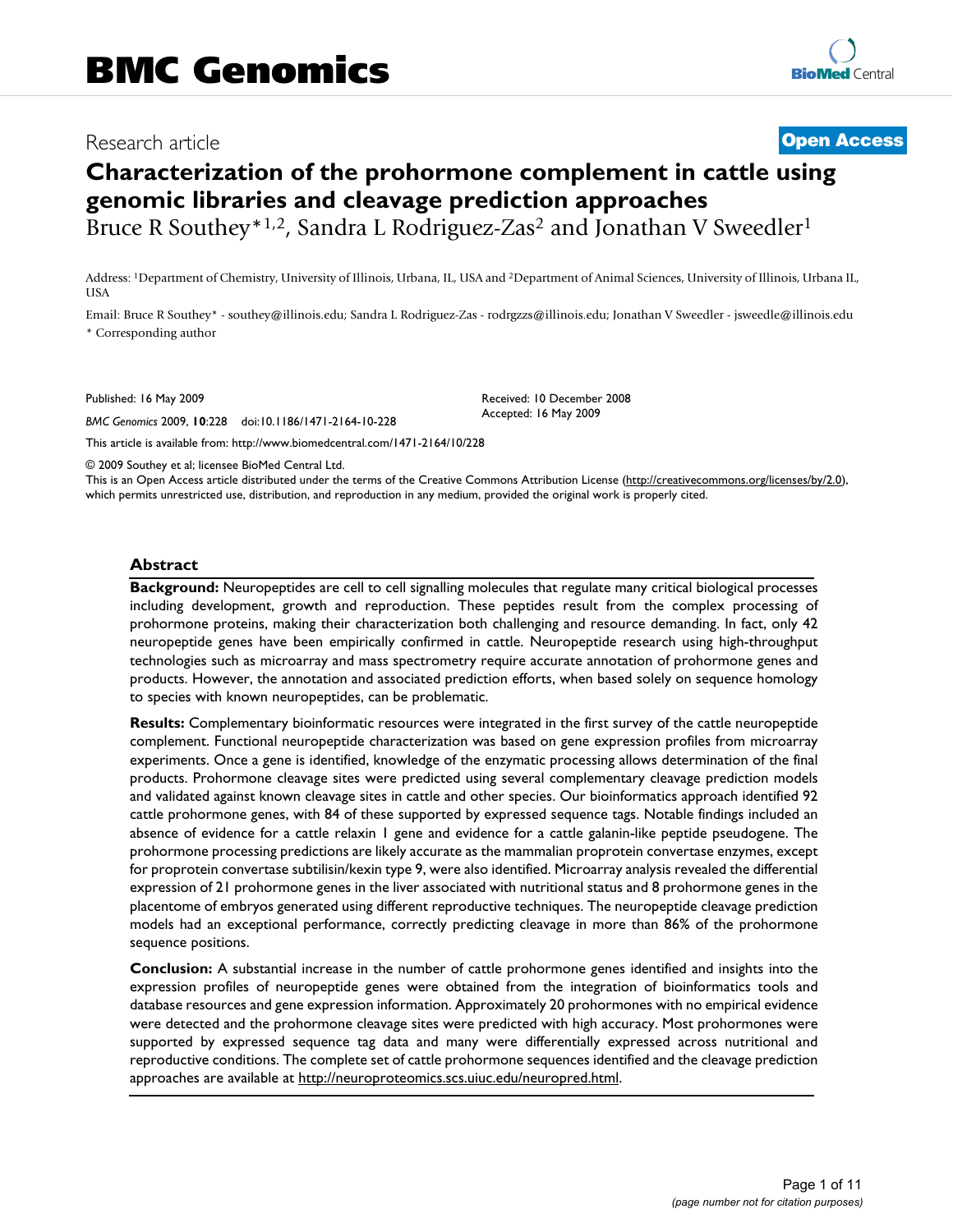# **Background**

Neuropeptides are a diverse class of signalling peptides that include neurotransmitters and peptide hormones that have various paracrine, endocrine, and autocrine effects [[1](#page-9-0),[2](#page-9-1)]. Neuropeptides support cell to cell communication and regulate diverse biological processes such as blood flow, synaptogenesis, memory, learning, reproduction, lactation, development, growth, feeding, behavior and cell morphology [[1](#page-9-0),[2](#page-9-1)]. Only 42 neuropeptide-containing genes, appreciably fewer than the expected number, have been empirically confirmed in cattle tissues. Annotating the cattle neuropeptide complement is important as these molecules play a critical role in cattle production, health and well-being. For example, cattle neuropeptide Y (*NPY*) stimulates food intake, oxytocin stimulates smooth muscle contraction, vasopressin stimulates water re-absorption in the kidney, and ghrelin stimulates appetite and feeding activity through interactions with *NPY* and other peptides [[3](#page-9-2)]. Genetic variation in cattle neuropeptide genes has been associated with variation in traits of economical importance including birth weight, average daily gain, body weight, feed conversion ratio, ribeye area, marbling score and subcutaneous fat depth [[4](#page-9-3)- [7\]](#page-9-4).

The annotation of neuropeptides will aid functional studies that use high-throughput transcriptomic (e.g., microarray) and proteomic (e.g., 2D gels, mass spectrometry) techniques. Several microarray platforms derived from the cattle genome and expressed sequence tag (EST) databases (e.g., NCBI Gene Expression Omnibus or GEO [[8](#page-9-5)]) are available such as GEO platforms GPL2853, GPL2864, GPL3301, GPL3810, GPL6497, GPL2112, and GPL1854. These platforms include a variable number of probes that map to neuropeptide-containing genes. However, the incomplete annotation of the cattle neuropeptide complement has hindered the ability to characterize the expression profiles of neuropeptide-containing genes. Experimental confirmation of neuropeptides and experimental peptidome studies are resource intensive [[2](#page-9-1),[9](#page-9-6)[-11](#page-9-7)]. Although neuropeptides can be biochemically characterized using mass spectrometry, such efforts are considerably enhanced by the addition of neuropeptide-containing gene annotations that allows the association of mass spectral peaks with specific peptides [\[2\]](#page-9-1).

Annotating the neuropeptide complement is complicated because neuropeptides are derived from larger proteins by a complex series of post-translational modifications. Translation of the neuropeptide-containing gene generates a large protein known as a preproneuroptide or preprohormone, which conceptually consists of a signal peptide region and a region that contains one or more peptides. The signal peptide is removed by signal peptidases to form the proneuropeptide or prohormone (hereinafter referred to as prohormone) [[1](#page-9-0),[2](#page-9-1),[12](#page-9-8)]. The prohormone may undergo further cleavage by other proteases, notably proprotein or prohormone proteases, at basic amino acids (Arg or Lys) [\[1](#page-9-0),[2](#page-9-1),[12\]](#page-9-8). After cleavage, the terminal basic amino acids are typically removed by carboxylases or Arg/Lys aminopeptidases and various additional post-translational modifications (e.g., amidation, glycosylation) can occur before the final bioactive neuropeptides are produced [\[1](#page-9-0)[,2](#page-9-1)[,12](#page-9-8)]. The resulting bioactive neuropeptides are often small, typically between 3 to 40 residues long [[1,](#page-9-0)[2\]](#page-9-1).

Prohormone processing is also highly dependent on the environment (e.g., pH), prohormone structural properties, alternative splicing, presence of specific proteases or proteases with different affinity for cleavage [\[1](#page-9-0),[2](#page-9-1),[12,](#page-9-8)[13](#page-9-9)]. Furthermore, the presence of neuropeptides varies across species, tissues, developmental stages, and with other conditions [\[1](#page-9-0)[,2](#page-9-1),[12\]](#page-9-8). Accordingly, experimental detection of neuropeptides in mammals has been limited to only a few species (notably human, mouse and rat) and neuropeptide families such as insulin.

There are two distinct phases in the process of annotating the neuropeptide complement of a species. The first phase requires the identification of the prohomone genes. Prohormones and neuropeptides frequently have different lengths across species and a very short conserved region that interacts with its cognate receptor  $[1,2]$  $[1,2]$ . As a consequence, the prohormone may contain large and highly variable sections that show limited homology to wellstudied species. Therefore, while the prohormone gene in one species may be identified by sequence homology to another better studied species, homology alone is insufficient to accurately annotate the actual neuropeptides within the prohormone sequence. The second phase of the annotation process involves the identification of neuropeptides within the prohormone and this requires the prediction of the prohormone cleavage sites. Accurate prediction of prohormone cleavage sites and resulting peptides has been achieved using machine learning techniques such as logistic regression, artificial neural networks, support vector machines and memory-based reasoning [[14](#page-9-10)[-18](#page-9-11)].

The availability of the cattle genome sequence provides an unprecedented opportunity to conduct a comprehensive identification of cattle neuropeptide genes using complementary bioinformatic tools, databases and information resources. The goal of this study was to compile and characterize the cattle prohormone genes and neuropeptide complement. First, prohormone genes were located on the recently published cattle genome sequence [[19](#page-9-12)] using a strategy that integrates information from complementary genomic databases [\[18](#page-9-11)]. This strategy addressed the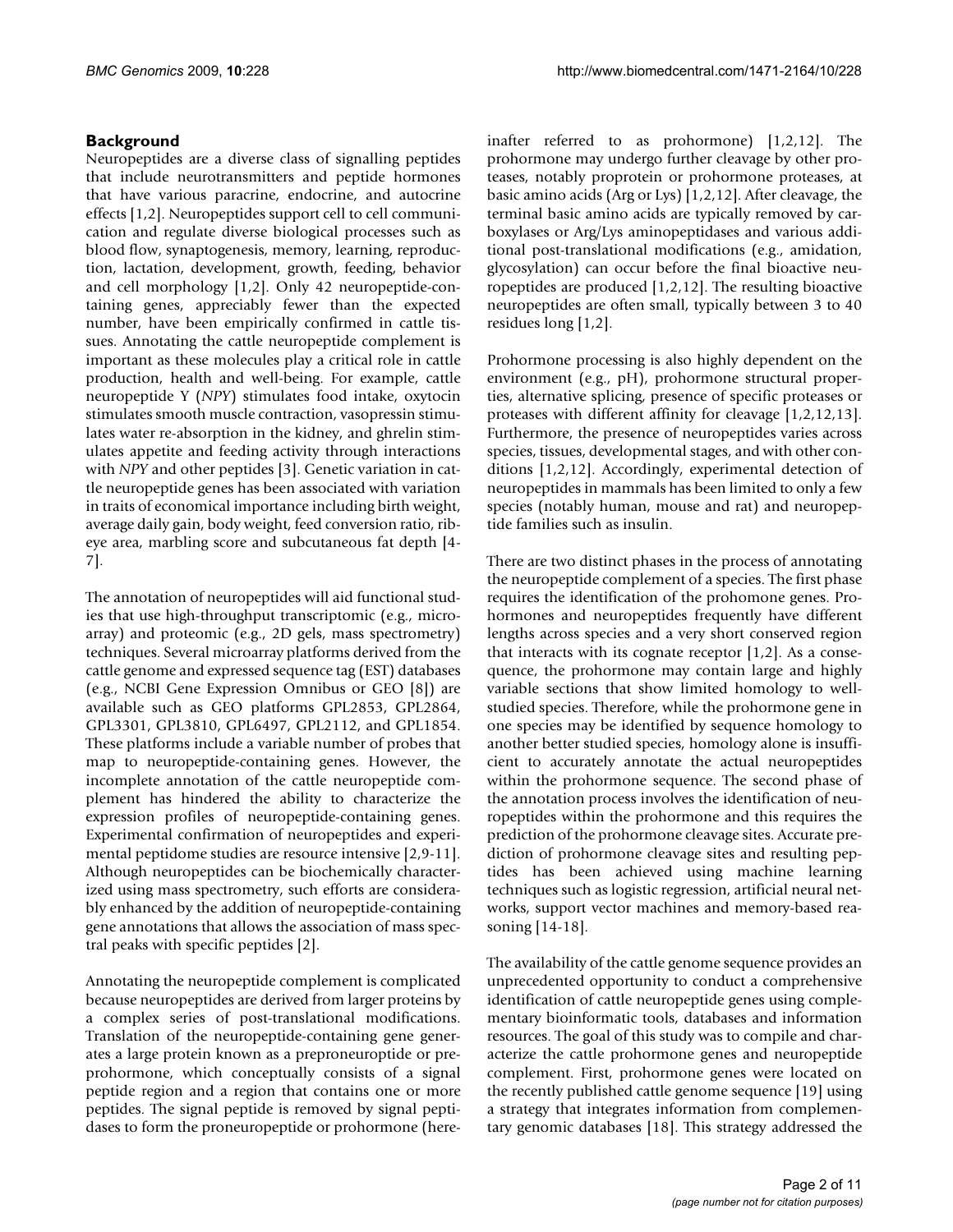situation where the initial automated annotation failed to detect genes or detected only partial sequences. Second, biological evidence for predicted prohormone genes was obtained from public genomic and EST databases. Third, the prohormone genomic census was used to accurately annotate cattle microarray platforms and subsequently to assess the presence and differential expression of neuropeptide genes in microarray experiments. Lastly, machine and statistical learning tools were applied to our database of prohormone gene sequences to predict prohormone cleavage sites and resulting peptides. The resulting catalogue also benefits neuropeptide annotation in other ungulate and mammalian livestock species that do not have sequenced genomes. Our integrative bioinformatics strategy can be applied to annotate the neuropeptide complements in other species that have comparable genomic and transcriptomic information.

#### **Methods**

#### *Neuropeptide prohormone identification and characterization*

To detect prohormone genes in cattle, a list of candidate prohormone genes was generated from multiple sources including public databases and the literature. First, the mammalian (primarily human, mouse, rat, and cattle) prohormone genes used by Amare et al. [\[15](#page-9-13)] and Tegge et al. [\[17\]](#page-9-14) were combined. Additional prohormone genes were identified from the UniProt database release 14.0 [[20](#page-10-0)] using the protein family field and a search using neuropeptide-like characteristics such as hormone or neuropeptide molecular functions. The SwePep database [[21\]](#page-10-1) was also used to supplement the list of candidate prohormone genes because it focuses on small peptides detected by mass spectrometry.

Candidate genes were searched for in the cattle genome Btau\_3.1 assembly using the sequence alignment tool BLAST [\[22](#page-10-2)] following the approach described by Southey et al. [[18](#page-9-11)]. The search was conducted using the NCBI BLAST standalone version 2.18 with default parameters (E-value of 10 and BLOSUM62 scoring matrix) and disabled filtering. The BLAST results from each prohormone were screened based on the alignment score and E-value to identify the most likely matches and location of the corresponding cattle prohormone gene in the genome. In addition, results were examined for multiple homologous prohormone genes that could indicate gene duplication events in the cattle genome. The protein prohormone sequences were identified within the detected genome regions using the gene parsing tool Wise2 [[23\]](#page-10-3). Wise2 predicts the gene structure using a gene prediction model that includes introns and frameshift errors based on a target protein sequence and a genomic DNA sequence. The target protein sequences were selected from the candidate list with a preference for cattle or sheep genes. The genomic region encompassing the BLAST match was extended approximately 500 base pairs to the 5' and 3' ends of the match. Each predicted prohormone gene was compared to the UniProt and Entrez Gene [[24](#page-10-4)] databases to assess the accuracy of the prediction based on previously reported prohormone genes. The predicted protein sequence was then compared to the corresponding published sequences using the multiple sequence alignment tool, Clustalw [[25\]](#page-10-5). This step also served to confirm the suitability of the Wise2 prediction. If a suitable prediction was not obtained from the extended genomic region, protein sequences from other species were also used. Raw genomic data (including unassigned genomic regions, whole genome shotgun sequencing and trace archives) were also searched when there was no suitable BLAST match to a candidate or when the alignment to the genome assembly indicated a missing genomic region. This strategy allowed the annotation of genomic regions that were partly or not included in the assembly. The more recent Btau\_4.0 assembly [[26\]](#page-10-6) and University of Maryland assembly 1.5 (UMD\_1.5; [ftp://ftp.cbcb.umd.edu/pub/](ftp://ftp.cbcb.umd.edu/pub/data/assembly/Bos_taurus/UMD_Freeze1.5/) [data/assembly/Bos\\_taurus/UMD\\_Freeze1.5/](ftp://ftp.cbcb.umd.edu/pub/data/assembly/Bos_taurus/UMD_Freeze1.5/))[[27\]](#page-10-7), which became available during the annotation process, were used to identify remaining prohormone genes not found in the Btau\_3.1 assembly.

#### *Expressed sequence tag information*

The comprehensive identification of prohormone genes in the cattle genome constitutes the first step toward a comprehensive characterization of the neuropeptide gene set. However, prediction of prohormone gene sequences is insufficient evidence of the actual presence and expression of these genes. Reported cattle ESTs provide independent support for prohormone genes, especially for the unpublished cattle prohormone genes. The candidate genes were searched for on the UniGene database (build #92) and information on the ESTs (number of ESTs, sequence, overlap) and tissue of expression were extracted from the database for each cattle prohormone gene. This search was complemented with searches for candidate genes on the NCBI EST (dbEST release 080107) and NCBI Nucleic databases to encompass any cattle ESTs and nucleic acid sequences that were not included in the available UniGene release.

#### *Transcriptomic analysis*

A comprehensive characterization of neuropeptide gene expression profiles was attained by querying and analyzing two complementary resources. First, a survey of gene expression records across tissues and developmental stages available in the UniGene and EST databases was performed. This survey offered an introductory glimpse at the expression patterns of prohormone genes. However, the nature of the UniGene data-spanning experiments, most with no connecting samples, prevents the profiling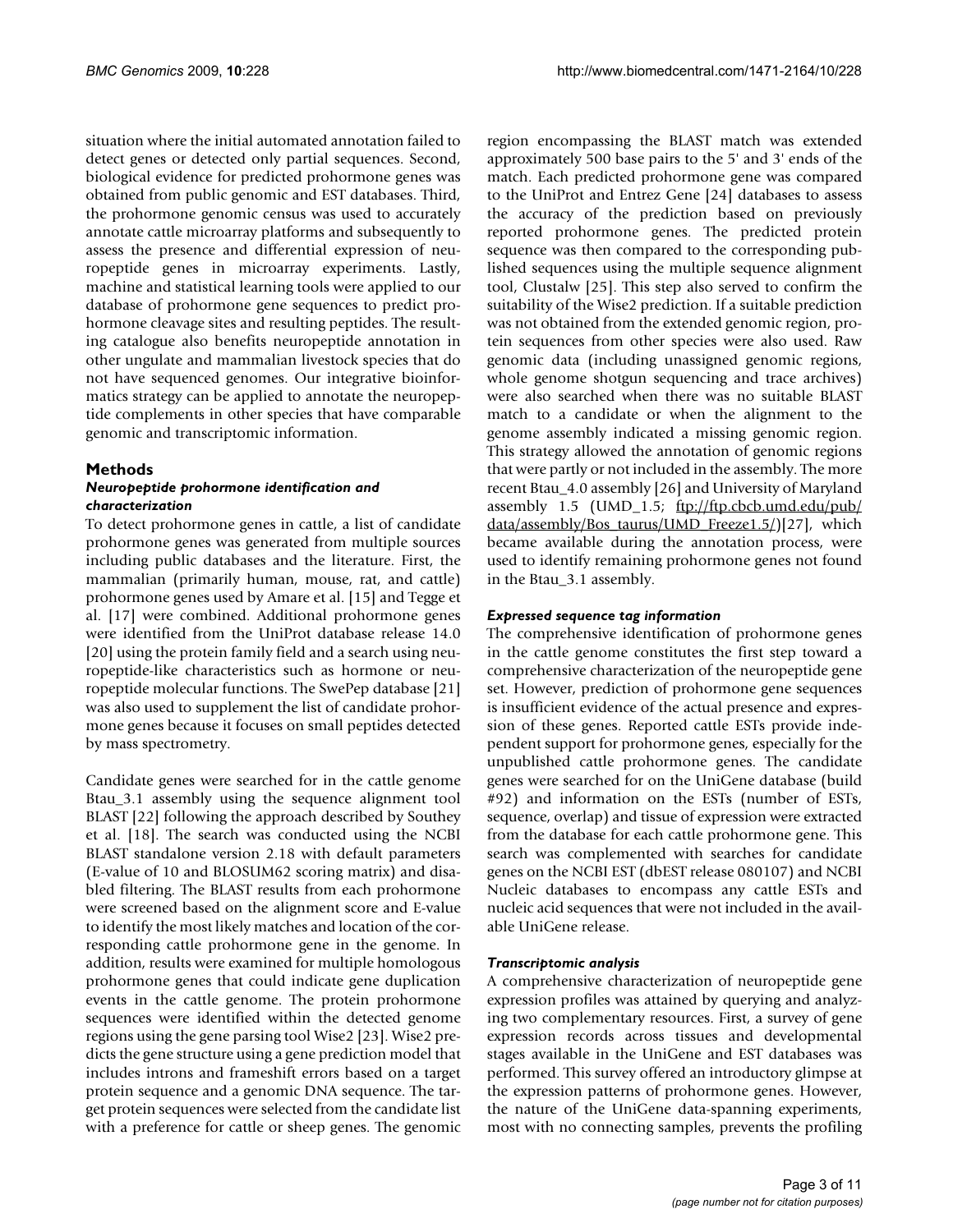and relative quantification of prohormone gene expression. To address this, a second resource, the NCBI GEO database, was inspected for informative microarray studies. Consideration was given to experiments that included at least five biological replicates per condition and two technical replicates per sample and that used a platform with at least 50% of the identified cattle prohormone genes. These requirements ensured a minimum accuracy on the detection of prohormone gene expression and precision on the profile estimates.

Two large microarray investigations met these criteria and were selected for examination of the presence of neuropeptides and for evidence of differential expression between conditions. The first, reported by Loor et al. [\[28](#page-10-8)], consisted of liver samples from healthy cows and those exposed to a nutritional plane conducive to ketosis. The second, reported by Everts et al. [[29](#page-10-9)], consisted of placentome samples of pregnancies from calves obtained using three reproductive techniques: *in vitro* fertilization (IVF), somatic cell nuclear transfer (NT) and artificial insemination (AI). Both experiments used the same cattle microarray platform, GEO platform GPL2853, which has 13,257 70-oligomer elements printed in duplicate. The microarray platform contained 45 known cattle prohormone genes with the complete gene sequence available, two prohormone genes with only a partial sequence previously reported, and nine previously unreported prohormone genes. The platform also contained the sequence of a probe (OLIGO\_09208) that spans a splice site of the torsin family 2 member A (*TOR2A*) gene. Due to the location of this splice site, this oligomer represents the *TOR2A* isoform 1 ([Swiss-Prot[:A4FUH1](http://www.ebi.ac.uk/cgi-bin/dbfetch?db=swall&id=A4FUH1)]) that is not a prohormone and not the *TOR2A* isoform 4 (Swiss-Prot[:P0C7W1\)](http://www.ebi.ac.uk/cgi-bin/dbfetch?db=swall&id=P0C7W1), which is the prohormone that produces salusin neuropeptides in other mammals [\[30\]](#page-10-10). However, this microarray element was considered a probe for the prohormone gene due to possible cross-hybridization of the *TOR2A* isoform 4 to the region of the probe prior to the splice site.

The microarray data filtering, normalization and analyses used in this study were the same as described in Loor et al. [[28](#page-10-8)] and Everts et al. [[29](#page-10-9)], respectively. Briefly, fluorescence data processing encompassed the filtering of spots marked as unreliable by the scanning software or weak (when compared to control elements) and loess normalization before fitting a two-stage, mixed-model analysis. In the first stage, gene expression values were adjusted for global dye and microarray effects and in the second stage, the expression of each microarray element was described with a model including the effects of dye-, sample-, microarray- and experimental-specific factors. Only the patterns of prohormone gene expression across health status [[28\]](#page-10-8) and embryo type [\[29](#page-10-9)] are reported here. The statistical significance of the differential expression was adjusted for multiple testing across neuropeptide genes using the false discovery rate approach [[31](#page-10-11)].

#### *Prediction of cleavage sites*

The cleavage sites of all prohormone genes were predicted using logistic regression and artificial neural network models developed using 42 cattle prohormone sequences [[17](#page-9-14)] in NeuroPred [[32\]](#page-10-12). Prior to prediction, the signal peptide and known cleavage sites were identified based on experimental evidence from the UniProt record when available. When no experimental evidence was available, the signal peptide length was predicted using SignalP [[33\]](#page-10-13) and cleavage sites were assigned based on homology to known cleavage sites from other species.

#### **Results and Discussion** *Prohormone identification*

There were 92 candidates for cattle prohormone genes identified from the literature and protein databases and these included 42 cattle prohormone genes with empirical evidence. The bioinformatics search identified 92 cattle prohomone genes that included a novel calcitonin gene but failed to identify one candidate. Table [1](#page-4-0) presents the distribution of the cattle prohormone genes with complete and partial sequences that were identified in the cattle genome across the nucleic and protein resources used to detect the genes. A detailed description of the 92 prohormone genes with supporting evidence from the Entez Gene, Unigene and UniProt databases is provided [see Additional file [1\]](#page-9-15). The protein sequences of the discovered prohormone genes with cleavage sites identification is provided in the format used by NeuroPred [see Additional file [2](#page-9-16)].

[The initial BLAST query to the Btau\\_3.1 assembly indi](http://www.ebi.ac.uk/cgi-bin/dbfetch?db=swall&id=P63296)cated that 88 prohormone gene candidates were likely to be present (E-value < 10-6). The complete sequences of 80 cattle prohormone genes were subsequently obtained by using Wise2 with the Btau\_3.1 assembly. The remaining eight candidates with strong BLAST evidence were located in the genome but had incomplete sequences in the Btau\_3.1 assembly. Complete sequences for six candidates, including five that have been previously reported with complete sequences, were recovered using the recent Btau\_4.0 and UMD\_1.5 assembly. Of the remaining two candidates with strong BLAST evidence, the secretin gene (SECR) including the reported cattle secretin peptide ([Swiss-Prot:P63296]) was not recovered due to incomplete coverage of the genomic region based on the sequence available (Dr. Steven Salzberg, Dr. Liliana Florea and Finn Hanrahan, personal communication), and sequence characteristics (discussed below) suggested that galanin-like peptide gene (GALP) is a pseudogene (dis[cussed below\). In addition, three candidate genes, cocaine](http://www.ebi.ac.uk/cgi-bin/dbfetch?db=swall&id=P63296)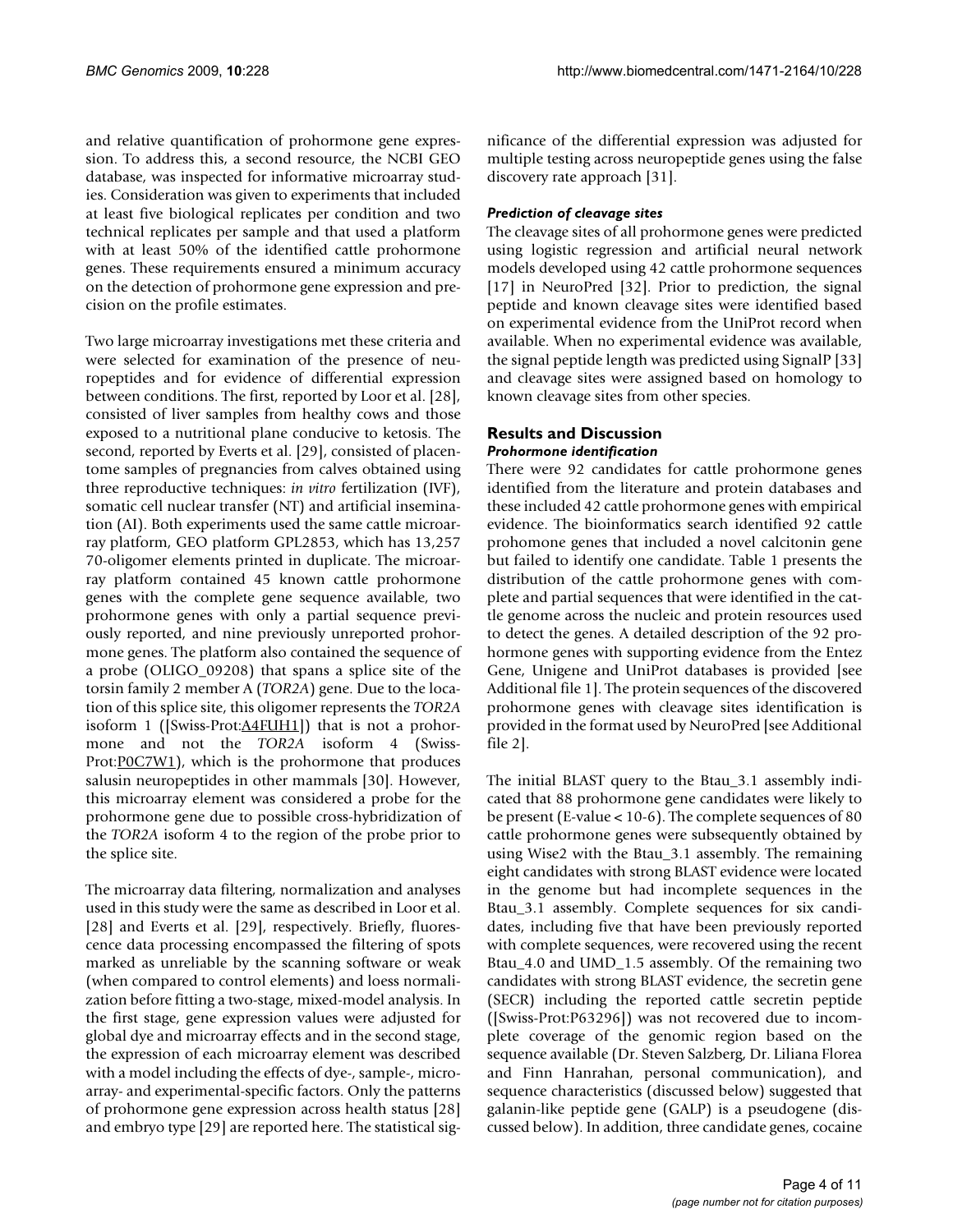|                     | Nucleic <sup>3</sup> |          |          |               |                         |
|---------------------|----------------------|----------|----------|---------------|-------------------------|
| Genome <sup>2</sup> |                      | Complete | Fragment | <b>TrEMBL</b> | Unreported <sup>4</sup> |
| Complete            | UniGene              | 56       |          | 16            | n                       |
|                     | <b>DNA</b>           |          |          | 0             |                         |
|                     | Unreported           |          |          | 0             |                         |
| Fragment            | UniGene              |          |          | 0             |                         |
|                     | Pseudogene           |          |          | 0             |                         |
| Not found           | Unreported           | 0        |          | 0             |                         |

#### <span id="page-4-0"></span>**Table 1: Distribution of the candidate prohormone genes identified in the cattle genome among public databases**

<sup>1</sup> Derived from information provided in the corresponding UniProt release; Complete indicates the complete prohormone is present in the SwissProt database, Fragment indicates a partial sequence in the SwissProt database, and TrEMBl indicates a complete sequence without experimental data is reported in the TrEMBL database.

<sup>2</sup> Complete, Fragment and Not found denote if the prohormone gene was completely recovered, partially recovered or there were no matches from the cattle genome, respectively.

<sup>3</sup> Denotes the resource supporting the presence of the prohormone sequence in the cattle genome: UniGene, DNA (nucleotide and EST sequences not present in UniGene), pseudogenes and unreported.

4 Not previously reported (predicted or empirically confirmed) in cattle.

[and amphetamine responsive transcript \(CART\), peptide](http://www.ebi.ac.uk/cgi-bin/dbfetch?db=swall&id=P63296) YY (PYY) and seminalplasmin or peptide YY2 (PYY2), have published cattle sequences and were recovered using the UMB\_1.5 assembly because there were no significant matches (E-value  $> 1$ ) to the Btau<sub>\_3.1</sub> and Btau\_4.0 assemblies.

Of the detected genes available in UniProt, 56 prohormone genes have complete and annotated sequences, 16 prohormone genes have complete sequences without annotation, four prohormone genes have complete sequences but have only been reported as fragments (three in SwissProt and one in TrEMBL), and nine new prohormone genes have complete sequences previously unreported (not reported in UniGene) in cattle (Table [1\)](#page-4-0). A comparison of genomic and reported sequences showed that 14 prohormone genes had different sequences due to single nucleotide polymorphisms, two prohormone genes had undetermined amino acids, and adenylate cyclase activating polypeptide 1 (*ADCYAP1*) includes an apparently incorrect sequence. The predicted amino acid sequence of the *ADCYAP1* prohormone gene was more consistent (higher percentage of identity and similarity) with other species than the cattle SwissProt sequence ([Swiss-Prot: $Q29W19$ ]). The available UniProt protein sequence for cattle *TOR2A* does not include the isoform corresponding to the alpha-salusin and beta-salusin neuropeptides that was found in this study.

The use of complementary nucleotide databases was critical to validate the complete set of predicted prohormone genes. There were 81 prohormone sequences with cattle ESTs in the UniGene database and two prohormone genes, relaxin 3 (*RLN3*, [GenBank[:BI682322\]](http://www.ncbi.nih.gov/entrez/query.fcgi?db=Nucleotide&cmd=search&term=BI682322) and neuropeptide W, (*NPW*; [GenBank:[DY084317\]](http://www.ncbi.nih.gov/entrez/query.fcgi?db=Nucleotide&cmd=search&term=DY084317)), with cattle ESTs not included in UniGene. In addition, the full DNA sequence of cattle islet amyloid polypeptide gene (*IAPP*; [GenBank: AI675853]) was not present in UniGene. Although a cattle gonadotropin-releasing hormone 2 (*GON2*) was detected, the lack of EST data may support the finding that this gene is functionally inactive [\[34](#page-10-14)]. Our approach predicted adrenomedullin 2 (*ADM2*), neuromedin U (*NMU*), tuberoinfundibular 39 residue protein (*TIP39*) and tachykinin 4 (*TAC4*) prohormone genes with complete sequences but without cattle EST data. This constitutes important findings because molecular techniques that rely on EST information (e.g., the design of microarray platforms or primers when there is no genome information available) will not be able to detect these genes.

Multiple genomic matches to the candidate query sequences can uncover gene duplication events. Speciesspecific neuropeptide prohormone variants resulting from duplication have been reported in other mammalian species. Examples include insulin-like 4 gene (*INSL4*) in humans and chimpanzees [\[35](#page-10-15)], hepcidin antimicrobial peptide 2 gene (*HEPC2*) in mouse [\[36](#page-10-16)], and two variants of insulin gene (*INS*) found in various rodents including rat and mouse [[37\]](#page-10-17). In all previous cases, the searches resulted in a single match to a single cattle prohormone, indicating that there was no support for duplicated genes or cattle-specific prohormone genes. With the exception of the calcitonin family, the examination of additional BLAST matches provided no evidence for duplicated prohormone genes in the cattle genome that were not previously expected based on homology to protein families (e.g., the insulin family). Our approach uncovered a potential duplication in the calcitonin family because it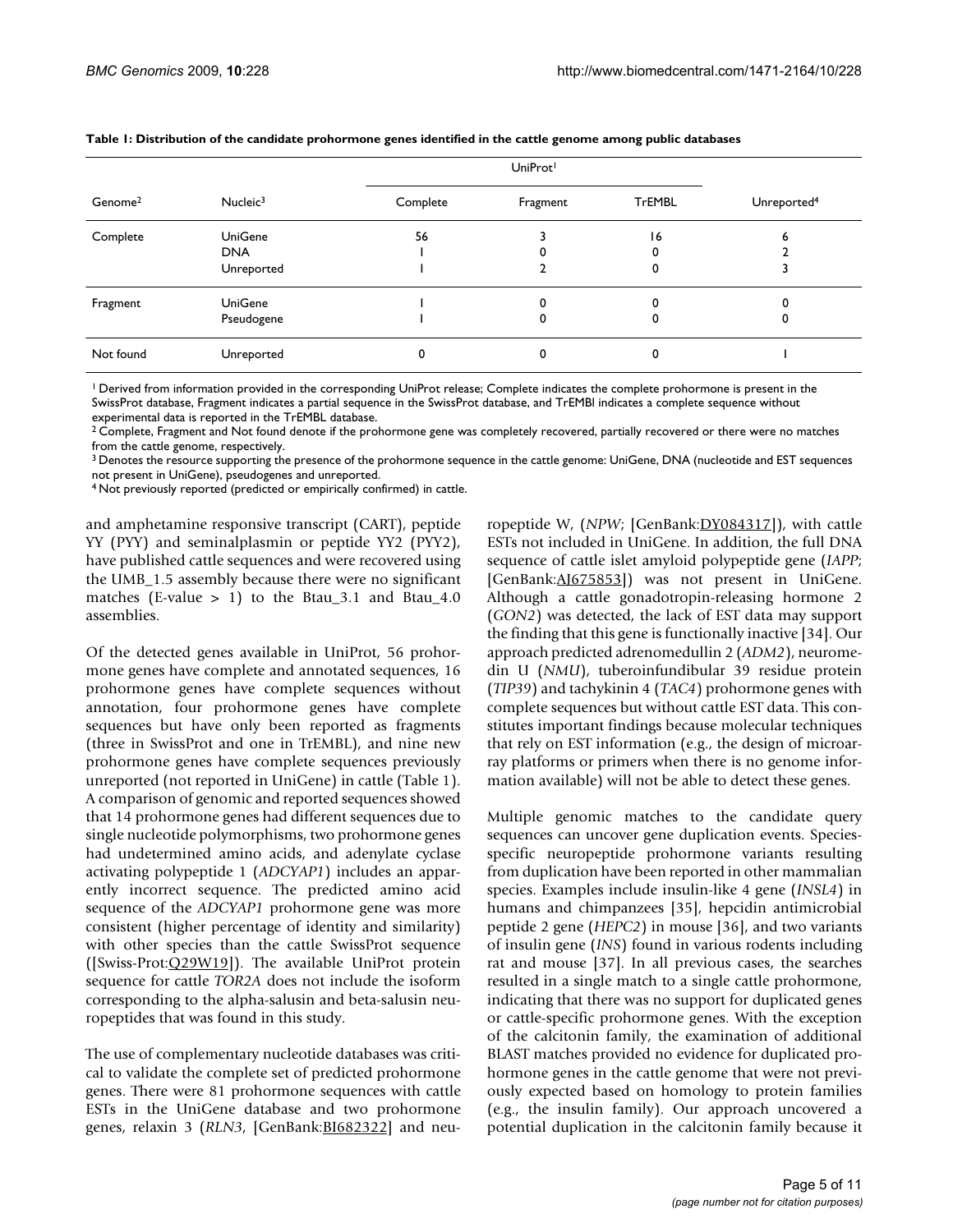had four matches; interestingly, there are two members of the calcitonin family in human, mouse and rat. Further findings about the calcitonin family are discussed in the forthcoming calcitonin family section.

#### *Galanin-like peptide (GALP) pseudogene*

The evidence for a cattle *GALP* pseudogene is due to a lack of matches to cattle EST data and predicted gene structure. The matching region of cattle genome BLAST match on cattle chromosome 18 included the sequence GWTLNSAGYLLGP, which is completely conserved across mammalian *GALP* and the related galanin (*GALA*) genes. The cattle *GALA* [SwissProt: [P11242\]](http://www.ebi.ac.uk/cgi-bin/dbfetch?db=swall&id=P11242) has been previously reported on cattle chromosome 29 and the match also included a larger region that is only conserved across the *GALP* sequences. Additional *GALP* matches to unassigned contigs in the recent cattle genome assemblies were detected using as query the human *GALP* genomic sequence (including exons and introns), but there was insufficient coverage to recover a complete sequence. This discovery is likely to correspond to a pseudogene because no initiation codon was found (Dr. Steven Salzberg, Dr. Liliana Florea and Finn Hanrahan, personal communication). A fragment of a sheep *GALP* prohormone sequence that also matched the same genomic location (E-value < 0.15) has been previously reported ([Swiss-Prot:[A2TEF1](http://www.ebi.ac.uk/cgi-bin/dbfetch?db=swall&id=A2TEF1)]. However, the reliability of the sheep sequence information is questionable because the sheep *GALP* nucleic and protein sequences were identical to the rat *GALP* nucleic ([GenBank:[AF188491](http://www.ncbi.nih.gov/entrez/query.fcgi?db=Nucleotide&cmd=search&term=AF188491)] and protein ([Swiss-Prot:**Q9QXQ6**]) sequences, respectively.

#### *Relaxin family*

The relaxin family is a subfamily of the insulin family [[35\]](#page-10-15) although the family member notation varies across species. Human, mouse and rat have relaxin 1 (*RLN1*), relaxin 3 (*RLN3*), insulin-like 3 (*INSL3*), insulin-like 5 (*INSL5*) and insulin-like 6 (*INSL6*), of which rat *INSL5* has been reported as a pseudogene [\[35](#page-10-15)]. Cattle *INSL3* and *INSL6* prohormone genes have been previously reported and the complete sequences were also recovered from the genome. The complete sequences for the genes *INSL5* (supported by [Unigene:Bt.101509]) and *RLN3* (supported by EST [GenBank:[BI682322](http://www.ncbi.nih.gov/entrez/query.fcgi?db=Nucleotide&cmd=search&term=BI682322)]) were recovered in this study, although these genes have not previously been reported in cattle.

A remarkable result is that there were no matches on the cattle genome or on the cattle ESTs to any available mammalian *RLN1* sequence that was not attributable to another member of the relaxin family. No matches to cattle genome sequences or ESTs were identified using the sheep relaxin-like pseudo-gene ([GenBank[:S60580](http://www.ncbi.nih.gov/entrez/query.fcgi?db=Nucleotide&cmd=search&term=S60580)]; [[38\]](#page-10-18)) and the *RLN1* protein and mRNA sequences from camel  $($ [GenBank: $\Delta$ F254739]), dog  $($ [SwissProt: $\Delta$ 9TRM8]),

horse ([SwissProt: <u>P22969</u>] and pig ([SwissProt: <u>P01348</u>]). A search for *RLN1* was conducted using the trace archives from other species belonging to Cetartiodactyla clade. There was a strong match (E-value  $< 10^{-100}$ ) to a relaxinlike gene in the *Vicugna vicugna* (vicuña) that was very similar to the camel sequence, as expected, since both species are members of the Tylopoda subclade. In the Cetacea subclade there was a strong match (E-value  $< 10^{-100}$ ) to the *Tursiops truncatus* (bottlenosed dolphin). Except for a match (E-value  $< 10^{-100}$ ) in the sheep trace archives for the known pseudo-gene, there were no matches in any of the Ruminantia species including various deer species (such as red and fallow deer) and *Antilocapra americana* (pronghorn).

To further elucidate the possible location of a cattle relaxin 1 gene or genes, the human chromosome that contains *RLN1* and the corresponding cattle chromosome were compared. Human *RLN1* is located on chromosome 9 between the *INSL6* and chromosome 9 open reading frame 46 (*C9orf46*) and the distance between these loci is approximately 170K bp. Both *INSL6* and *C9orf46* are located on cattle chromosome 8 but are only approximately 35 K bp apart. These results strongly suggest that the relaxin 1 gene has been lost from the cattle genome.

# *Calcitonin family*

The composition of the calcitonin family is complex due to gene duplication, alternative splicing, different nomenclature, pseudogenes and partial protein sequences. The human, mouse and rat calcitonin family includes calcitonin or the calcitonin gene-related peptide 1 (*CGRP-I* or alpha-type *CGRP* or *CALCA*) and calcitonin gene-related peptide 2 (*CGRP-II* or beta-type *CGRP* or *CALCB*) genes. Alternative splicing of *CALCA*, a human calcitonin pseudogene (*CALCP*) [[39](#page-10-19)] and three calcitonin-related proteins in pig [[40\]](#page-10-20) have been reported.

A query of the calcitonin prohormone family resulted in four matches on cattle chromosome 15 that spanned a region of 500 Kbp. These matches were supported by ESTs in four UniGene clusters; UniGene cluster Bt.29881 (including four ESTs), UniGene cluster Bt.73268 (including 1 EST), UniGene cluster Bt.14302 (including 11 ESTs), UniGene cluster Bt.60861 (including 6 ESTs) and Uni-Gene cluster Bt.28622 (including 5 ESTs). Two of the matches were also supported by three UniProt TrEMBL calcitonin-related records with complete gene sequences in cattle: *CALCB* ([Swiss-Prot:[Q17Q98](http://www.ebi.ac.uk/cgi-bin/dbfetch?db=swall&id=Q17Q98)]), calcitonin receptor-stimulating peptide-1 ([Swiss-Prot:[Q75V95](http://www.ebi.ac.uk/cgi-bin/dbfetch?db=swall&id=Q75V95)]), and calcitonin-related polypeptide 3 or *CALC3* ([Swiss-Prot: Q0VBW3]). There is strong evidence suggesting that [Swiss-Prot[:Q17Q98\]](http://www.ebi.ac.uk/cgi-bin/dbfetch?db=swall&id=Q17Q98) and [Swiss-Prot:[Q75V95](http://www.ebi.ac.uk/cgi-bin/dbfetch?db=swall&id=Q75V95)] are the result of alternative splicing. The first 75 amino acids of these two sequences are identical, there is substantial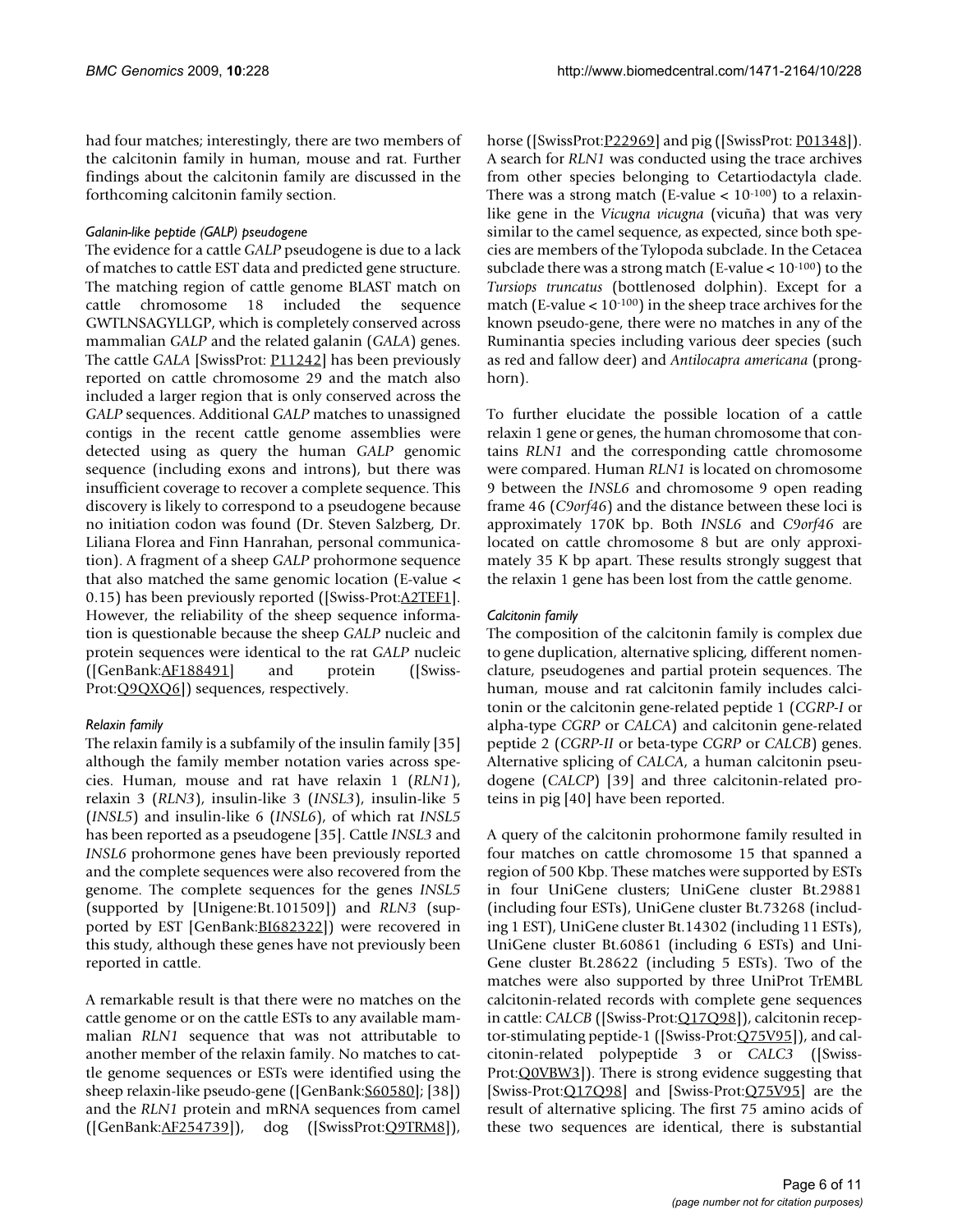overlap of the corresponding genomic sequences, and both prohormone genes were predicted from the same genomic region using Wise2.

A third calcitonin family match in the cattle genome corresponded to a complete cattle calcitonin gene ([Swiss-Prot[:B5UBG1](http://www.ebi.ac.uk/cgi-bin/dbfetch?db=swall&id=B5UBG1)]) that contains the previously reported calcitonin peptide ([Swiss-Prot:[P01260\]](http://www.ebi.ac.uk/cgi-bin/dbfetch?db=swall&id=P01260)), a complete sheep calcitonin gene ([Swiss-Prot[:P01261\]](http://www.ebi.ac.uk/cgi-bin/dbfetch?db=swall&id=P01261)), and the UniGene cluster Bt.14302. A prohormone gene was recovered by Wise2 using the sheep sequence and the genomic region of the UMD\_1.5 assembly. The same protein sequence was also obtained using two human calcitonin variants ([GenBank[:NP\\_001029124\]](http://www.ncbi.nih.gov/entrez/query.fcgi?db=Nucleotide&cmd=search&term=NP_001029124) and [Gen-Bank:[NP\\_001732](http://www.ncbi.nih.gov/entrez/query.fcgi?db=Nucleotide&cmd=search&term=NP_001732)]). A different sequence was obtained from the same region using another human calcitonin variant ([GenBank:[NP\\_001029125\]](http://www.ncbi.nih.gov/entrez/query.fcgi?db=Nucleotide&cmd=search&term=NP_001029125)), suggesting that this gene could undergo alternative splicing. This region also had a strong match to the human calcitonin pseudogene, implying that this calcitonin gene was present before the evolutionary split that ultimately originated the human and cattle species.

The last cattle genome match of the calcitonin family corresponded to UniGene cluster Bt.60861, that was associ-ated with a predicted gene ([GenBank[:XP\\_001253111](http://www.ncbi.nih.gov/entrez/query.fcgi?db=Nucleotide&cmd=search&term=XP_001253111)]). The predicted gene contained the domain associated with the Calc\_CGRP\_IAPP gene superfamily. The goat calcitonin receptor-stimulating peptide-2 ([Swiss-Prot: [B3IWF8\]](http://www.ebi.ac.uk/cgi-bin/dbfetch?db=swall&id=B3IWF8)) provided the best BLAST match (E-value < 10- 28) followed by the cattle *CALC3* (E-value < 10-27) to this predicted cattle gene. Although the genomic region is homologous to the other matches, there is no candidate prohormone gene that shows sufficient homology to the predicted gene.

#### *Prohormone gene expression across tissues and developmental stages*

A census of the expression of 62 prohormone genes available in UniGene offered a first glimpse of the cattle transcript profiles. The most frequently expressed prohormone genes (and percentage of reports) were adrenomedullin (*ADM*; 7%), insulin-like growth factor 2 (*IGF2*; 7%), apoptosis-inducing, TAF9-like domain 1 (*APITD1*; 5%), esophageal cancer-related gene 4 protein (*ECRG4*; 5%), secretogranin II (*SCG2*; 5%), plateletderived growth factor alpha polypeptide (*PDGFA*; 4%), proenkephalin (PENK; 4%), proopiomelanocortin (*POMC*; 4%), chromogranin B (*CHGB*; 3%), endothelin 1 (*EDN1*; 3%), *TOR2A* (3%), and somatostatin (*SST*; 3%). The UniGene expression reports were almost equally distributed across the three developmental stages (fetus, calf and adult) with the fetus and adult having the highest and lowest number of reports, respectively. There were 26 tissues or body sites that exhibited expression of at least one prohormone gene. Most reports of tissues or body sites (and percentage of reports across tissues) were in the brain (12%), kidney (12%) intestine (8%), extraembryonic tissue (7%), ovary (7%) and liver (6%). The distribution across tissues and developmental stages reflects the limited experiments and microarray platforms used. The lack of Unigene expression reports for other prohormone genes are most likely due to incomplete study of cattle neuropeptide genes across tissues and stages.

# *Microarray analysis*

The analysis of the expression levels of prohormone gene reporters from two cattle microarray experiments indicated that all prohormone genes present in the platform were detected [see Additional file [2](#page-9-16)]. Two prohormone genes, platelet-derived growth factor beta polypeptide (*PDGFB*) and cortistatin (*CORT*) were significantly (False Discovery Rate adjusted P-value < 0.05) differentially expressed in both studies. In the liver study, cows with ketosis had a 27% higher fold change in *PDGFB* levels and a 50% lower fold change in *CORT* than healthy cows. In the placentome study, IVF embryos had a 45% higher expression of *PDGFB* compared to AI embryos, but there were no significant differences between NT and either AI or IVF embryos. For *CORT*, NT embryos had at least a 50% fold decrease in expression compared to both AI and IVF, but there was no significant difference between AI and IVF. The findings on *PDGFB* confirm reports of high expression levels in the placenta and the important role of this growth factor in stimulating adjacent cells to grow [[41](#page-10-21)]. The expression of *CORT* in a subset of GABAergic cells in the cortex and hippocampus has been associated with synaptic transmission, and furthermore, *CORT* binds to somatostatin receptor subtypes and inhibits cAMP [\[42](#page-10-22)].

Six prohormone genes, apelin (*APEL*), chromogranin A (*CMGA*), *EDN1*, insulin (*INS*), neuromedin B (*NMB*), and tachykinin 3 (*TAC3*), were significantly differentially expressed only in the placentome study. Nineteen prohormone genes, *ADM*, natriuretic peptide precursor type C (*ANFC*), *ECRG4*, gastrin (*GAST*), ghrelin/obestatin prepropeptide (*GHRL*), motilin (*MOTI*), arginine vasopressin (*AVP*), neuropeptide FF-amide peptide (*NPFF*), *NPY*, pyroglutamylated RFamide peptide (*QRFP*), *PPY*, proprotein convertase subtilisin/kexin type 1 inhibitor (*PCSK1N*), *PDGFA*, prodynorphin (*PDYN*), prolactin releasing hormone (*PRRP*), *PYY*, *CHGB*, *SCG2*, and *SST* were differentially expressed only in the liver study. Of the remaining 25 prohormone genes, nine had differential expression for other non-embryo type factors in the placentome study. The expression of the *CALCA*, glucagon (*GCG*), and osteocrin (*OSTN*) prohormone genes in the placentome study and natriuretic peptide precursor type A (*NPPA*) in the liver study failed to surpass the expression level of the background, indicating that these prohor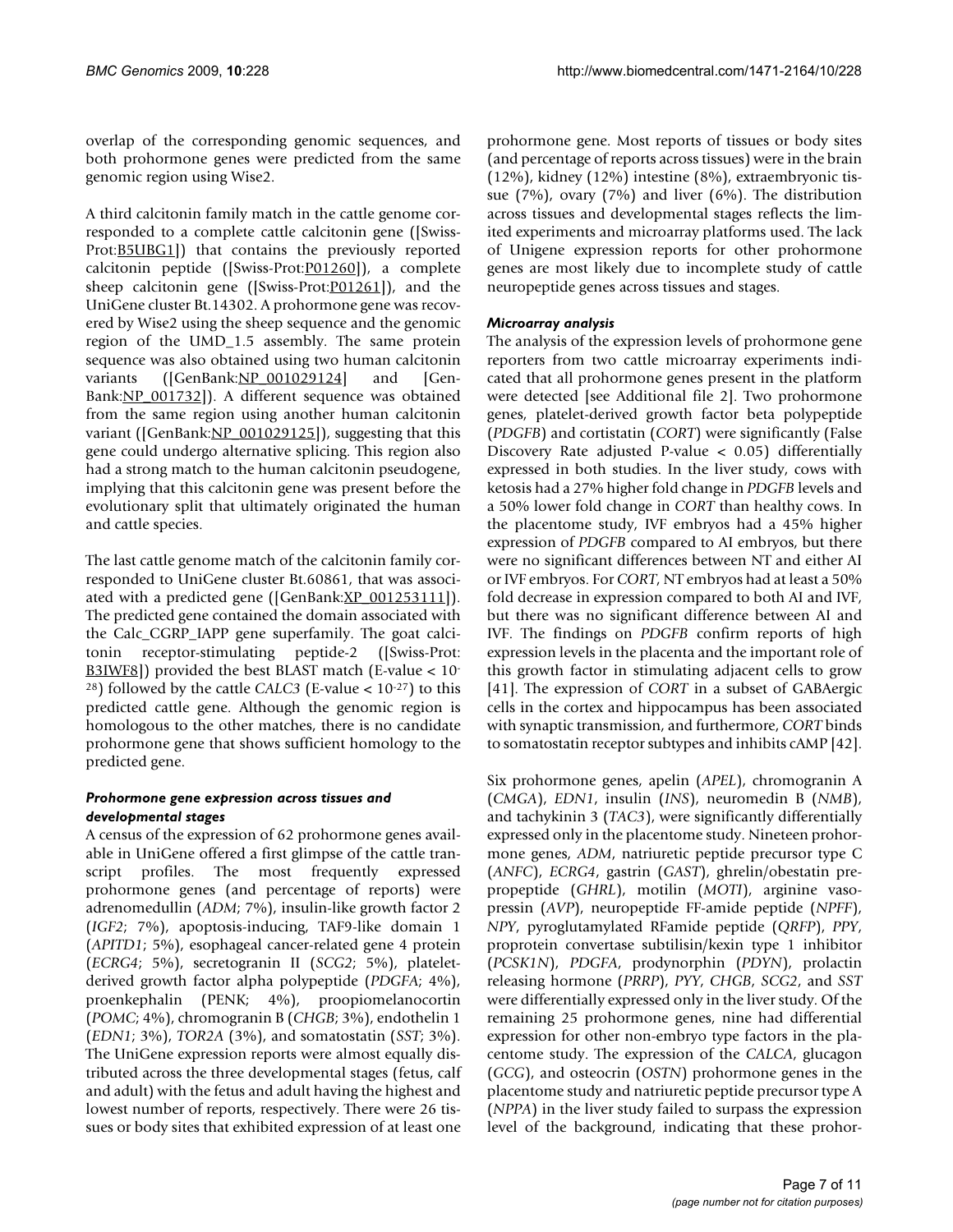mone genes were either not expressed or were present in quantities too low to be reliably detected.

#### *Proprotein convertases*

It is critical to assess the presence of proprotein or prohormone convertase enzymes that cleave the prohormone proteins in the cattle genome because a change in these proteases could affect the presence or abundance of a neuropeptide. The mammalian proprotein convertase complement includes furin (*FURIN*), proprotein convertase subtilisin/kexin type 1 (*PCSK1*), proprotein convertase subtilisin/kexin type 2 (*PCSK2*), proprotein convertase subtilisin/kexin type 4 (*PCSK4*), proprotein convertase subtilisin/kexin type 5 (*PCSK5*), proprotein convertase subtilisin/kexin type 6 (*PCSK6*), proprotein convertase subtilisin/kexin type 7 (*PCSK7*), proprotein convertase subtilisin/kexin type 9 (*PCSK9*) and membrane-bound transcription factor peptidase site 1 (*MBTPS1*) [\[1](#page-9-0)[,12](#page-9-8)]. Only the cattle *PCSK1* ([SwissProt:[Q9GLR1\]](http://www.ebi.ac.uk/cgi-bin/dbfetch?db=swall&id=Q9GLR1)) and *PCSK2* ([SwissProt[:Q9GLR0](http://www.ebi.ac.uk/cgi-bin/dbfetch?db=swall&id=Q9GLR0)]) sequences are available. In this study, the complete sequences of *FURIN*, *PCSK1*, *PCSK4*, *PCSK5*, *PCSK7*, *MBTPS1* and the 7B2 or secretogranin V gene (*SCG5*), which is essential for *PCSK2* function [\[43](#page-10-23)- [45\]](#page-10-24), were recovered using the same approach as the prohormone discovery. The complete *PCSK2* and *PCSK6* sequences could not be recovered in the Btau\_3.1 assembly but were recovered in the Btau\_4.0 assembly. Table [2](#page-7-0) provides supporting evidence for the presence of the proprotein convertases based on records in the Entez Gene, Unigene and UniProt databases. A partial match of 70 residues to the human *PCSK9* protein sequence of 690 amino acids was detected but subsequent searches in the cattle EST and trace archives did not support the presence of cattle *PCSK9*. Utilizing the information of the introns and exons from human *PCSK9*, the chromosomal region containing that contained the partial match was found to contain multiple stop codons in different reading frames, suggesting that this gene has been lost from the cattle genome (Dr. Steven Salzberg, Dr. Liliana Florea and Finn Hanrahan, personal communication).

#### *Prohormone cleavage prediction*

The prohormone cleavage prediction models developed by Tegge et al. [\[17\]](#page-9-14) were applied to 44 newly identified prohormone genes with complete sequences. These sequences excluded the 41 cattle prohormone genes used to develop the cleavage prediction models [\[17](#page-9-14)]. Although there were 34% more sites in the new prohormone genes than in the prohormone genes used to develop the predictive models (831 sites compared to 621 sites), the correct classification rate of sequence positions into cleaved and non-cleaved sites was over 86% and the area under the receiver operating characteristic curves was over 76% (Table [3](#page-8-0)). The amino-acids-plus-properties models provided slightly more true-positive predictions (predicted cleavage sites that were confirmed by empirical data) but slightly more false-positive predictions (predicted cleavages sites that have not yet been reported) than the aminoacids-only models. The artificial neural networks provided slightly higher correct classification rates than the logistic regression models.

The cleavage prediction models were useful in evaluating the differences between prohormone sequences predicted from the genome information and those reported in the literature or databases like UniProt. The sequences of 14 prohormone genes detected in the genome differed from previously reported sequences. While these were not used in comparing model performance, these sequence differences resulted in 35 locations with a basic amino acid that had a different probability of prediction of cleavage between the published and predicted sequences. However, the differences in probability of cleavage were typically 0.1 or lower and none of these differences resulted in a different prediction of cleavage.

# **Conclusion**

Neuropeptides are essential regulators of biological processes including development and growth. The release of the cattle genome sequence has provided a unique opportunity to improve our knowledge of cattle neuropeptides

| <b>Entrez Gene Symbol</b> | <b>Entrez Gene Full Name</b>                          | Entrez Gene ID | Unigene Cluster | Accession Number <sup>1</sup>   |
|---------------------------|-------------------------------------------------------|----------------|-----------------|---------------------------------|
| <b>FURIN</b>              | furin (paired basic amino acid cleaving enzyme)       | 281374         | Bt.21338        | O <sub>28193</sub>              |
| <b>PCSK1</b>              | proprotein convertase subtilisin/kexin type I         | 281967         | Bt.5562         | Q9GLR1                          |
| PCSK <sub>2</sub>         | proprotein convertase subtilisin/kexin type 2         | 281968         | Bt.5563         | O <sub>9</sub> GLR <sub>0</sub> |
| PCSK4                     | proprotein convertase subtilisin/kexin type 4         | 508744         | Bt.77029        | <b>XP 585571</b>                |
| PCSK <sub>5</sub>         | proprotein convertase subtilisin/kexin type 5         | 528098         | Bt.91475        | XP 606509                       |
| PCSK6                     | proprotein convertase subtilisin/kexin type 6         | 524684         | Bt.62498        | XP 603014                       |
| PCSK7                     | proprotein convertase subtilisin/kexin type 7         | 515398         | Bt.62043        | XP 869877                       |
| SCG5                      | secretogranin V (7B2 protein)                         | 508224         | Bt.65187        | O2H GO                          |
| <b>MBTPSI</b>             | membrane-bound transcription factor peptidase, site I | 511682         | Bt.18986        | O08E55                          |

<span id="page-7-0"></span>**Table 2: Inventory of the cattle prohormone convertases across multiple repositories**

<sup>1</sup> UniProt or GenBank accession number.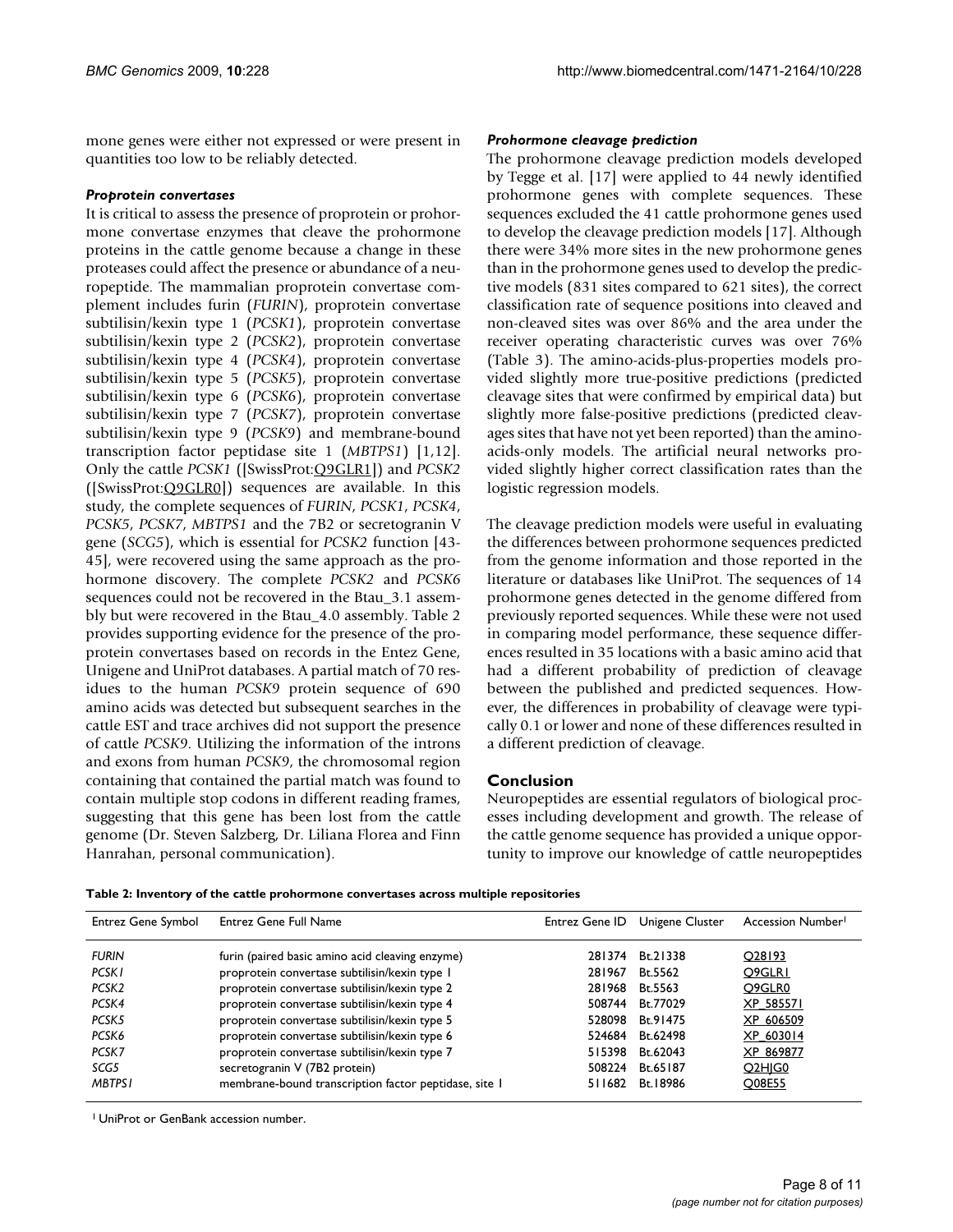#### <span id="page-8-0"></span>**Table 3: Accuracy of different cleavage prediction models developed on cattle neuropeptides**

|                                                        | Cleavage Prediction Model |                  |                      |            |
|--------------------------------------------------------|---------------------------|------------------|----------------------|------------|
|                                                        | AA <sup>1</sup>           |                  | AA-Prop <sup>2</sup> |            |
| Model Accuracy Statistic                               | LR <sup>3</sup>           | ANT <sup>4</sup> | LR                   | <b>ANT</b> |
| <b>True Negative</b>                                   | 669                       | 691              | 667                  | 690        |
| <b>True Positive</b>                                   | 44                        | 43               | 50                   | 46         |
| <b>False Negative</b>                                  | 41                        | 42               | 35                   | 39         |
| <b>False Positive</b>                                  | 77                        | 55               | 79                   | 56         |
| Correct Classification Rate (%)                        | 86                        | 88               | 86                   | 89         |
| Sensitivity (%)                                        | 52                        | 51               | 59                   | 54         |
| Specificity (%)                                        | 90                        | 93               | 89                   | 92         |
| Area under receiver operating characteristic curve (%) | 76                        | 76               | 82                   | 78         |

1AA = Models developed using only amino acids

2 AA-Prop = Models developed using amino acids plus amino acid physiochemical properties

 $3LR =$  Models developed using logistic regression

4 ANT = Models developed using artificial neural networks

so influential in many biological processes. This first genomic survey of the prohormone gene complement in cattle was conducted using an integrated bioinformatics approach that combines empirical and inferred genomic, transcriptomic and proteomic information to achieve a comprehensive characterization of the cattle neuropeptidome. This approach was able to address and resolve complications that arise from alternative splicing, differential processing of the prohormone, and non-neuropeptide genes that hinder the experimental confirmation and functional characterization of neuropeptides. The cattle neuropeptide census was complemented with a genomewide characterization of prohormone gene expression profiles and prediction of prohormone cleavage sites that could result in neuropeptides.

Complementary bioinformatic searches of genome and EST resources identified 92 cattle prohormone genes and one prohormone gene not found in the cattle genome. The understanding of the neuropeptide gene complement was substantially advanced because 28 out of the 92 prohormone genes either had no prior experimental evidence at the protein level or only the nucleotide sequence was available, and 9 prohormone genes lacked EST data.

Several findings at the genomic and transcriptomic levels are notable. The bioinformatics approach uncovered a putative *TAC4* gene that has not been reported in cattle and the isoform of the cattle *TOR2A* gene that contained the putative cattle alpha- and beta-salusin neuropeptides. The integrated strategy also uncovered a potential novel duplication in the calcitonin family and galanin-like pseudogene. There were no matches on the cattle genome for the known mammalian relaxin 1 gene, indicating that this gene has been lost in the cattle genome. The complete sequences for genes *INSL5* and *RLN3* recovered in this study have not previously been reported in cattle. With the exception of *PCSK9*, all of the proprotein convertase enzymes that cleave the proprotein sequences were located in the cattle genome, suggesting that *PCSK9* has been lost from the cattle genome.

The available EST expression information offered an introductory view to the expression patterns of prohormone genes. Of the 62 prohormone genes that have expression reports, *ADM* and *IGF2* were the most frequently reported. This information was complemented with investigation of the expression profile of prohormone genes in two different microarray studies. The analysis of these studies confirmed the association between prohormone gene expression patterns and reproductive and nutritional processes. There were 8 prohormone genes differentially expressed among placentomes from different embryo types and 21 prohormone genes were differentially expressed in the liver of cows under different nutritional levels.

Available logistic and artificial neural network models had high accuracy (86% correct classification rate) in predicting the cleavage sites of prohormone sequences that result in peptides. The performance was particularly outstanding considering that these models were developed on independent data not used to evaluate the prediction accuracy. Models that include all prohormone data available are being developed. These models will constitute a powerful tool to annotate prohormones on other species related to cattle but without genome sequence information or extensive empirical data to support the development of models. Cattle prohormone gene sequences and neuropeptide prediction approaches are available at [http:/](http://neuroproteomics.scs.uiuc.edu/neuropred.html) [/neuroproteomics.scs.uiuc.edu/neuropred.html](http://neuroproteomics.scs.uiuc.edu/neuropred.html). This resource will facilitate the functional characterization of the neuropeptides in cattle and related species with no genome sequence and/or limited neuropeptide studies.

#### **Authors' contributions**

BRS implemented the integrated bioinformatics approach to search for prohormone genes across multiple data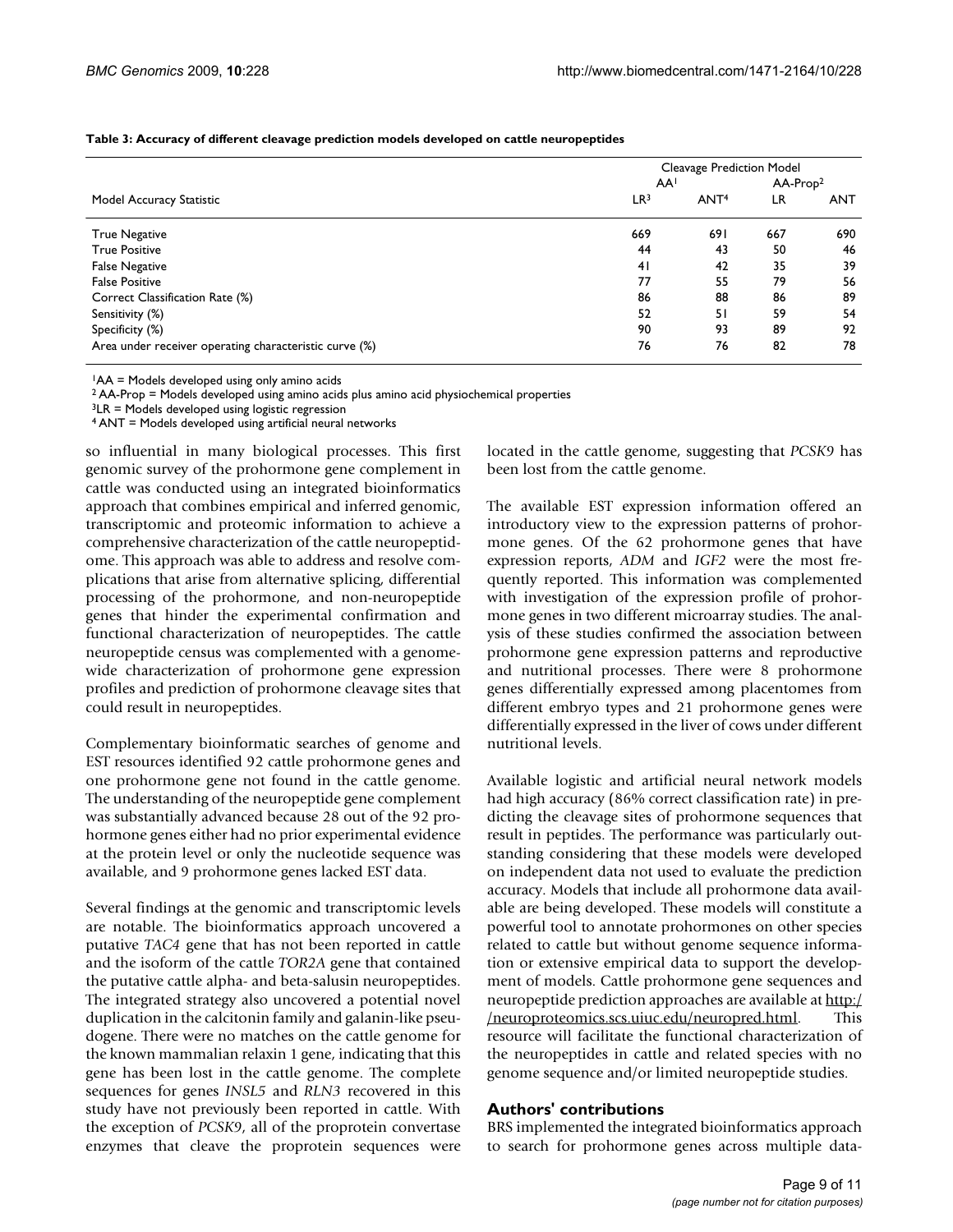bases, identified prohormone gene probes in the microarray platform, predicted the cleavage sites on the prohormone sequences that result in putative neuropeptides, interpreted the results, and drafted the manuscript. SRZ analyzed the microarray experiments, helped interpret the results and write the manuscript. JVS obtained funding for the study, participated in its conception, coordination, interpretation of results, and reviewed the manuscript. All authors have read and approved the final version of this manuscript.

# **Additional material**

#### <span id="page-9-15"></span>**Additional file 1**

*Cattle prohormone sequences with cleavage data. Predicted sequences of cattle prohormone genes with cleavage data in NeuroPred format.* Click here for file

[\[http://www.biomedcentral.com/content/supplementary/1471-](http://www.biomedcentral.com/content/supplementary/1471-2164-10-228-S1.pdf) 2164-10-228-S1.pdf]

# <span id="page-9-16"></span>**Additional file 2**

*Inventory of the cattle prohormones across multiple repositories and microarray analysis. Inventory of cattle prohormone genes with accession numbers of major sequence repositories and results of the microarray analysis.*

Click here for file

[\[http://www.biomedcentral.com/content/supplementary/1471-](http://www.biomedcentral.com/content/supplementary/1471-2164-10-228-S2.pdf) 2164-10-228-S2.pdf]

#### **Acknowledgements**

We would like to thank Dr. Steven Salzberg, Dr. Liliana Florea and Finn Hanrahan at the Center for Bioinformatics and Computational Biology, University of Maryland for the use of the UMD\_1.5 assembly and for insightful comments on the identification of particular prohormone sequences. This material is based upon work supported by the NIH National Institute on Drug Abuse under Award No. P30 DA 018310 to the UIUC Neuroproteomics Center, USDA CSREES under Award No. ILLU-538-311 and by NIH National Institute of General Medical Science under Award No. 1R01GM068946.

#### **References**

- <span id="page-9-0"></span>1. Hook V, Funkelstein L, Lu D, Bark S, Wegrzyn J, Hwang SR: **[Pro](http://www.ncbi.nlm.nih.gov/entrez/query.fcgi?cmd=Retrieve&db=PubMed&dopt=Abstract&list_uids=18184105)[teases for processing proneuropeptides into peptide neuro](http://www.ncbi.nlm.nih.gov/entrez/query.fcgi?cmd=Retrieve&db=PubMed&dopt=Abstract&list_uids=18184105)[transmitters and hormones.](http://www.ncbi.nlm.nih.gov/entrez/query.fcgi?cmd=Retrieve&db=PubMed&dopt=Abstract&list_uids=18184105)** *Annu Rev Pharmacol Toxicol* 2008, **48:**393-423.
- <span id="page-9-1"></span>Li L, Sweedler JV: Peptides in the Brain: Mass Spectrometry-**Based Measurement Approaches and Challenges.** *Annual Review of Analytical Chemistry* 2008, **1(1**451-483 [[http://arjour](http://arjournals.annualreviews.org/doi/abs/10.1146/annurev.anchem.1.031207.113053) [nals.annualreviews.org/doi/abs/](http://arjournals.annualreviews.org/doi/abs/10.1146/annurev.anchem.1.031207.113053) [10.114annurev.anchem.1.031207.113053\]](http://arjournals.annualreviews.org/doi/abs/10.1146/annurev.anchem.1.031207.113053).
- <span id="page-9-2"></span>3. Jarkovska Z, Krsek M, Rosicka M, Marek J: **[Endocrine and meta](http://www.ncbi.nlm.nih.gov/entrez/query.fcgi?cmd=Retrieve&db=PubMed&dopt=Abstract&list_uids=15497931)[bolic activities of a recently isolated peptide hormone ghre](http://www.ncbi.nlm.nih.gov/entrez/query.fcgi?cmd=Retrieve&db=PubMed&dopt=Abstract&list_uids=15497931)lin, an endogenous ligand of the growth hormone [secretagogue receptor.](http://www.ncbi.nlm.nih.gov/entrez/query.fcgi?cmd=Retrieve&db=PubMed&dopt=Abstract&list_uids=15497931)** *Endocr Regul* 2004, **38(2):**80-86.
- <span id="page-9-3"></span>4. Goodall JJ, Schmutz SM: **[Linkage mapping of IGF2 on cattle](http://www.ncbi.nlm.nih.gov/entrez/query.fcgi?cmd=Retrieve&db=PubMed&dopt=Abstract&list_uids=12873229) [chromosome 29.](http://www.ncbi.nlm.nih.gov/entrez/query.fcgi?cmd=Retrieve&db=PubMed&dopt=Abstract&list_uids=12873229)** *Anim Genet* 2003, **34(4):**313.
- 5. Helgeson SC, Schmutz SM: **[Genetic variation in the pro-mela](http://www.ncbi.nlm.nih.gov/entrez/query.fcgi?cmd=Retrieve&db=PubMed&dopt=Abstract&list_uids=18410474)[nin-concentrating hormone gene affects carcass traits in Bos](http://www.ncbi.nlm.nih.gov/entrez/query.fcgi?cmd=Retrieve&db=PubMed&dopt=Abstract&list_uids=18410474) [taurus cattle.](http://www.ncbi.nlm.nih.gov/entrez/query.fcgi?cmd=Retrieve&db=PubMed&dopt=Abstract&list_uids=18410474)** *Anim Genet* 2008, **39(3):**310-315.
- 6. Sherman EL, Nkrumah JD, Li C, Bartusiak R, Murdoch B, Moore SS: **[Fine mapping quantitative trait loci for feed intake and feed](http://www.ncbi.nlm.nih.gov/entrez/query.fcgi?cmd=Retrieve&db=PubMed&dopt=Abstract&list_uids=18791150) [efficiency in beef cattle.](http://www.ncbi.nlm.nih.gov/entrez/query.fcgi?cmd=Retrieve&db=PubMed&dopt=Abstract&list_uids=18791150)** *J Anim Sci* 2009, **87(1):**37-45.
- <span id="page-9-4"></span>7. Wibowo TA, Michal JJ, Jiang Z: **[Corticotropin releasing hormone](http://www.ncbi.nlm.nih.gov/entrez/query.fcgi?cmd=Retrieve&db=PubMed&dopt=Abstract&list_uids=18059556) [is a promising candidate gene for marbling and subcutane](http://www.ncbi.nlm.nih.gov/entrez/query.fcgi?cmd=Retrieve&db=PubMed&dopt=Abstract&list_uids=18059556)[ous fat depth in beef cattle.](http://www.ncbi.nlm.nih.gov/entrez/query.fcgi?cmd=Retrieve&db=PubMed&dopt=Abstract&list_uids=18059556)** *Genome* 2007, **50(10):**939-945.
- <span id="page-9-5"></span>8. Barrett T, Troup DB, Wilhite SE, Ledoux P, Rudnev D, Evangelista C, Kim IF, Soboleva A, Tomashevsky M, Marshall KA, Phillippy KH, Sherman PM, Muertter RN, Edgar R: **[NCBI GEO: archive for high](http://www.ncbi.nlm.nih.gov/entrez/query.fcgi?cmd=Retrieve&db=PubMed&dopt=Abstract&list_uids=18940857)[throughput functional genomic data.](http://www.ncbi.nlm.nih.gov/entrez/query.fcgi?cmd=Retrieve&db=PubMed&dopt=Abstract&list_uids=18940857)** *Nucleic Acids Res* 2009:D885-90.
- <span id="page-9-6"></span>9. Hummon AB, Richmond TA, Verleyen P, Baggerman G, Huybrechts J, Ewing MA, Vierstraete E, Rodriguez-Zas SL, Schoofs L, Robinson GE, Sweedler JV: **[From the genome to the proteome: uncovering](http://www.ncbi.nlm.nih.gov/entrez/query.fcgi?cmd=Retrieve&db=PubMed&dopt=Abstract&list_uids=17068263) [peptides in the Apis brain.](http://www.ncbi.nlm.nih.gov/entrez/query.fcgi?cmd=Retrieve&db=PubMed&dopt=Abstract&list_uids=17068263)** *Science* 2006, **314(5799):**647-649.
- 10. Fricker LD, Lim J, Pan H, Che FY: **[Peptidomics: identification and](http://www.ncbi.nlm.nih.gov/entrez/query.fcgi?cmd=Retrieve&db=PubMed&dopt=Abstract&list_uids=16404746) [quantification of endogenous peptides in neuroendocrine tis](http://www.ncbi.nlm.nih.gov/entrez/query.fcgi?cmd=Retrieve&db=PubMed&dopt=Abstract&list_uids=16404746)[sues.](http://www.ncbi.nlm.nih.gov/entrez/query.fcgi?cmd=Retrieve&db=PubMed&dopt=Abstract&list_uids=16404746)** *Mass Spectrom Rev* 2006, **25(2):**327-344.
- <span id="page-9-7"></span>11. Svensson M, Skold K, Nilsson A, Falth M, Svenningsson P, Andren PE: **[Neuropeptidomics: expanding proteomics downwards.](http://www.ncbi.nlm.nih.gov/entrez/query.fcgi?cmd=Retrieve&db=PubMed&dopt=Abstract&list_uids=17511658)** *Biochem Soc Trans* 2007, **35(Pt 3):**588-593.
- <span id="page-9-8"></span>12. Fricker LD: **[Neuropeptide-processing enzymes: applications](http://www.ncbi.nlm.nih.gov/entrez/query.fcgi?cmd=Retrieve&db=PubMed&dopt=Abstract&list_uids=16353923) [for drug discovery.](http://www.ncbi.nlm.nih.gov/entrez/query.fcgi?cmd=Retrieve&db=PubMed&dopt=Abstract&list_uids=16353923)** *AAPS J* 2005, **7(2):**E449-55.
- <span id="page-9-9"></span>13. Kitabgi P: **[Differential processing of pro-neurotensin/neuro](http://www.ncbi.nlm.nih.gov/entrez/query.fcgi?cmd=Retrieve&db=PubMed&dopt=Abstract&list_uids=16904237)[medin N and relationship to pro-hormone convertases.](http://www.ncbi.nlm.nih.gov/entrez/query.fcgi?cmd=Retrieve&db=PubMed&dopt=Abstract&list_uids=16904237)** *Peptides* 2006, **27(10):**2508-2514.
- <span id="page-9-10"></span>14. Hummon AB, Hummon NP, Corbin RW, Li L, Vilim FS, Weiss KR, Sweedler JV: **[From precursor to final peptides: a statistical](http://www.ncbi.nlm.nih.gov/entrez/query.fcgi?cmd=Retrieve&db=PubMed&dopt=Abstract&list_uids=14692459) [sequence-based approach to predicting prohormone](http://www.ncbi.nlm.nih.gov/entrez/query.fcgi?cmd=Retrieve&db=PubMed&dopt=Abstract&list_uids=14692459) [processing.](http://www.ncbi.nlm.nih.gov/entrez/query.fcgi?cmd=Retrieve&db=PubMed&dopt=Abstract&list_uids=14692459)** *J Proteome Res* 2003, **2(6):**650-656.
- <span id="page-9-13"></span>15. Amare A, Hummon AB, Southey BR, Zimmerman TA, Rodriguez-Zas SL, Sweedler JV: **[Bridging neuropeptidomics and genomics](http://www.ncbi.nlm.nih.gov/entrez/query.fcgi?cmd=Retrieve&db=PubMed&dopt=Abstract&list_uids=16674105) [with bioinformatics: Prediction of mammalian neuropeptide](http://www.ncbi.nlm.nih.gov/entrez/query.fcgi?cmd=Retrieve&db=PubMed&dopt=Abstract&list_uids=16674105) [prohormone processing.](http://www.ncbi.nlm.nih.gov/entrez/query.fcgi?cmd=Retrieve&db=PubMed&dopt=Abstract&list_uids=16674105)** *J Proteome Res* 2006, **5(5):**1162-1167.
- 16. Southey BR, Sweedler JV, Rodriguez-Zas SL: **[Prediction of neu](http://www.ncbi.nlm.nih.gov/entrez/query.fcgi?cmd=Retrieve&db=PubMed&dopt=Abstract&list_uids=18252740)[ropeptide cleavage sites in insects.](http://www.ncbi.nlm.nih.gov/entrez/query.fcgi?cmd=Retrieve&db=PubMed&dopt=Abstract&list_uids=18252740)** *Bioinformatics* 2008, **24(6):**815-825.
- <span id="page-9-14"></span>17. Tegge AN, Southey BR, Sweedler JV, Rodriguez-Zas SL: **[Compara](http://www.ncbi.nlm.nih.gov/entrez/query.fcgi?cmd=Retrieve&db=PubMed&dopt=Abstract&list_uids=18213482)[tive analysis of neuropeptide cleavage sites in human,](http://www.ncbi.nlm.nih.gov/entrez/query.fcgi?cmd=Retrieve&db=PubMed&dopt=Abstract&list_uids=18213482) [mouse, rat, and cattle.](http://www.ncbi.nlm.nih.gov/entrez/query.fcgi?cmd=Retrieve&db=PubMed&dopt=Abstract&list_uids=18213482)** *Mamm Genome* 2008, **19(2):**106-120.
- <span id="page-9-11"></span>18. Southey BR, Sweedler JV, Rodriguez-Zas SL: **A Python analytical pipeline to identify prohormone precursors and predict prohormone cleavage sites.** *Front Neuroinform* 2008, **2:**7.
- <span id="page-9-12"></span>Bovine Genome Sequencing and Analysis Consortium, Elsik CG, Tellam RL, Worley KC, Gibbs RA, Muzny DM, Weinstock GM, Adelson DL, Eichler EE, Elnitski L, Guigo R, Hamernik DL, Kappes SM, Lewin HA, Lynn DJ, Nicholas FW, Reymond A, Rijnkels M, Skow LC, Zdobnov EM, Schook L, Womack J, Alioto T, Antonarakis SE, Astashyn A, Chapple CE, Chen HC, Chrast J, Camara F, Ermolaeva O, Henrichsen CN, Hlavina W, Kapustin Y, Kiryutin B, Kitts P, Kokocinski F, Landrum M, Maglott D, Pruitt K, Sapojnikov V, Searle SM, Solovyev V, Souvorov A, Ucla C, Wyss C, Anzola JM, Gerlach D, Elhaik E, Graur D, Reese JT, Edgar RC, McEwan JC, Payne GM, Raison JM, Junier T, Kriventseva EV, Eyras E, Plass M, Donthu R, Larkin DM, Reecy J, Yang MQ, Chen L, Cheng Z, Chitko-McKown CG, Liu GE, Matukumalli LK, Song J, Zhu B, Bradley DG, Brinkman FS, Lau LP, Whiteside MD, Walker A, Wheeler TT, Casey T, German JB, Lemay DG, Maqbool NJ, Molenaar AJ, Seo S, Stothard P, Baldwin CL, Baxter R, Brinkmeyer-Langford CL, Brown WC, Childers CP, Connelley T, Ellis SA, Fritz K, Glass EJ, Herzig CT, Iivanainen A, Lahmers KK, Bennett AK, Dickens CM, Gilbert JG, Hagen DE, Salih H, Aerts J, Caetano AR, Dalrymple B, Garcia JF, Gill CA, Hiendleder SG, Memili E, Spurlock D, Williams JL, Alexander L, Brownstein MJ, Guan L, Holt RA, Jones SJ, Marra MA, Moore R, Moore SS, Roberts A, Taniguchi M, Waterman RC, Chacko J, Chandrabose MM, Cree A, Dao MD, Dinh HH, Gabisi RA, Hines S, Hume J, Jhangiani SN, Joshi V, Kovar CL, Lewis LR, Liu YS, Lopez J, Morgan MB, Nguyen NB, Okwuonu GO, Ruiz SJ, Santibanez J, Wright RA, Buhay C, Ding Y, Dugan-Rocha S, Herdandez J, Holder M, Sabo A, Egan A, Goodell J, Wilczek-Boney K, Fowler GR, Hitchens ME, Lozado RJ, Moen C, Steffen D, Warren JT, Zhang J, Chiu R, Schein JE, Durbin KJ, Havlak P, Jiang H, Liu Y, Qin X, Ren Y, Shen Y, Song H, Bell SN, Davis C, Johnson AJ, Lee S, Nazareth LV, Patel BM, Pu LL, Vattathil S, Williams RL Jr, Curry S, Hamilton C, Sodergren E, Wheeler DA, Barris W, Bennett GL, Eggen A, Green RD, Harhay GP, Hobbs M, Jann O, Keele JW, Kent MP, Lien S, McKay SD, McWilliam S, Ratnakumar A, Schnabel RD, Smith T, Snelling WM, Sonstegard TS, Stone RT, Sugimoto Y, Takasuga A, Taylor JF, Van Tassell CP, Macneil MD, Abatepaulo AR, Abbey CA, Ahola V, Almeida IG, Amadio AF, Anatriello E, Bahadue SM, Biase FH, Boldt CR, Carroll JA, Carvalho WA, Cervelatti EP, Chacko E, Chapin JE, Cheng Y, Choi J,